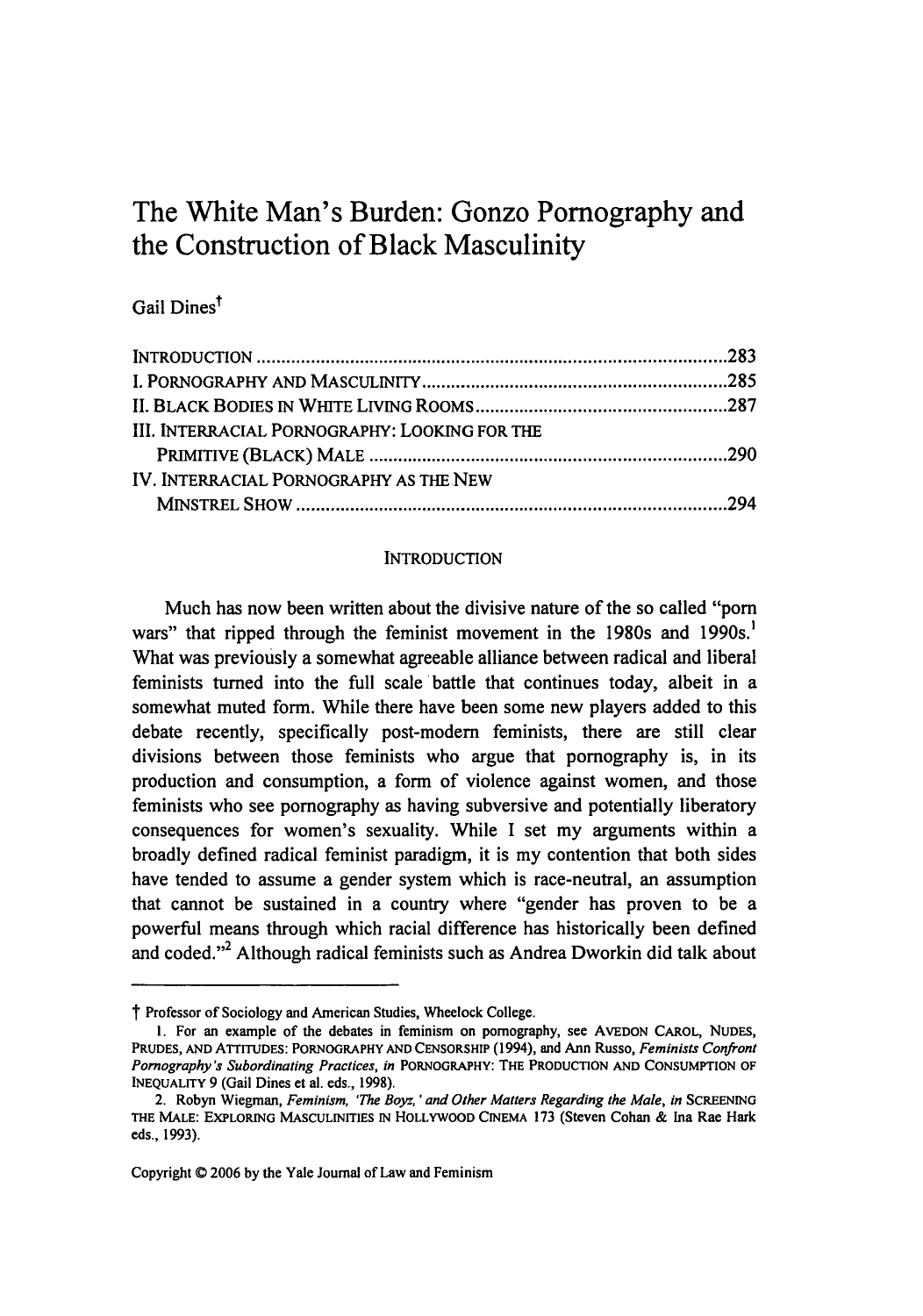the sexualization of racism in pornography,<sup>3</sup> there has been limited analysis of how pornography mobilizes and assimilates racial discourses in ways that speak to white male viewers, the "assumed spectators, $v<sup>4</sup>$  according to the pornography trade journal *Adult Video News (A* **VN).5**

There is a long history of racial tension between black and white feminists, with black feminists arguing that much of mainstream (white) feminism excludes an analysis of how race and class mediate the material experiences of "women."<sup>6</sup> I would argue that this exclusion can also be seen in much of the feminist analysis of pornography, which celebrates the pornographic text as subversive and polysemic—to the point that the preferred reading, which foregrounds women's sexual subordination, is mocked for being essentialist.<sup>7</sup> Failing to locate the pornographic text in the context of the very real economic and social inequalities, that define the lives of poor whites and people of color, results in an understanding of pornography that is decontextualized from power relations, truncated, and of limited value to those who exist outside the privileged contours of academic intellectual life.

Although radical feminists have explored the links between poverty and recruitment in the pornography industry, they have tended to assume that the pornographic text works to elevate all men in similarly discursive ways. While there is little doubt that most heterosexual pornography categorically defines men as the "fuckers" and women as the "fuckees," this has very different meanings and consequences for white men and black men. Nowhere is this made clearer than in a cartoon by Eric Decetis, a freelance cartoonist whose work appeared in Hustler in the  $1980s$ .<sup>8</sup> The cartoon depicts a huge, ape-like "black" man with his arm around a small white female with a black eye and a swollen, bright red vagina hanging down to the floor. On his shirt is written "Fucker," on hers is "Fuckee." While all women in *Hustler* cartoons are constructed as "fuckees" in one way or another, it is the woman with the "black" man who is shown as brutalized, battered, and marked as victim. This cartoon, along with centuries of lynching, forced imprisonment, and media spectacles (such as the Willie Horton controversy, and the O.J. Simpson trial)

**<sup>3.</sup> ANDREA** DWORKIN, PORNOGRAPHY: **MEN** POSSESSING WOMEN **(2d** ed. 1989).

<sup>4.</sup> The concept of the "assumed spectator" was developed in Media Studies to explore how the text constructs the reader within a specific subject position. When *AVN* talks about the viewer of interracial pornography, he is assumed to be a white male because neither whiteness nor maleness is marked as a category of existence; instead they are both normalized. When the writers of *A VN* talk about women and/or blacks as consumers, then they specifically mention gender and/or race.

*<sup>5.</sup> Adult Video News* is the industry recognized leading trade journal, and is widely quoted in mainstream media. Testimony to its status is the *A VN* awards show that takes place every January in Las Vegas. Modeled after the Academy Awards, the leading pornography performers and producers compete for the awards which are then displayed on the websites of winning films and performers.

<sup>6.</sup> For an excellent analysis of the long standing tensions between black and white feminists, see PATRICIA HILL COLLINS, BLACK FEMINIST **THOUGHT (2d** ed. 2000).

<sup>7.</sup> For an example of such work, see PORN **STUDIES** (Linda Williams ed., 2004).

<sup>8.</sup> Eric Decetis, Cartoon (on file with author).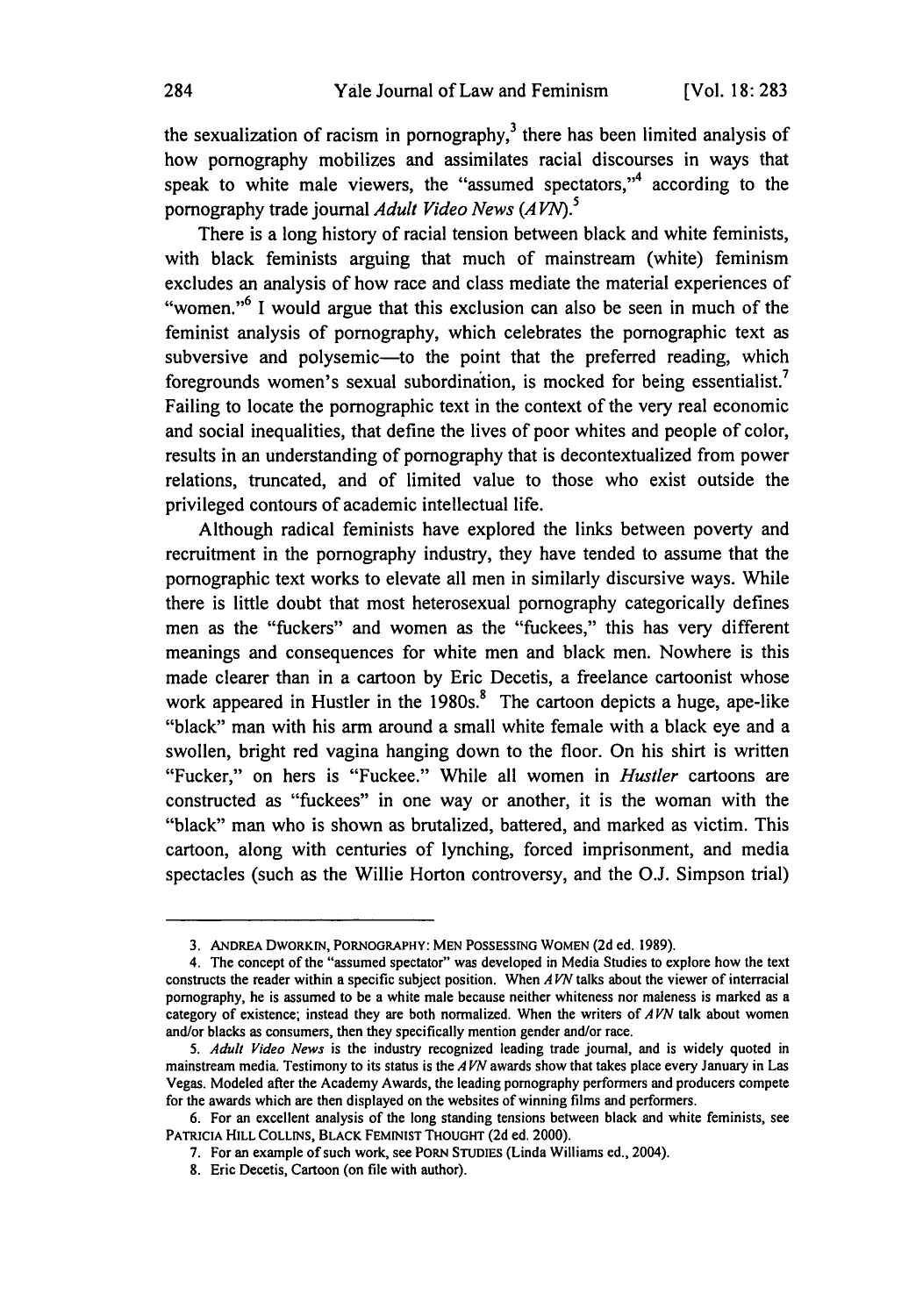make apparent that it is black men, not white men, who carry the legal and social burdens of being the "fucker" of white women. Indeed, black men are fast becoming, in the world of mainstream electronic pornography, the most sought after "fuckers" of white women. These images carry no more liberatory potential than Gus, the would-be rapist in what could be termed one of the first mass distributed interracial pornography movies, namely *Birth of a Nation*  $(1915)^9$ 

Recent articles in  $AVN^{10}$  have called attention to the fact that the fastest growing and most bootlegged internet pornography is "interracial pornography" (IP). While web sites advertise a multicultural mix of males and females, by far the dominant performers are black men and white women. With titles such as *Black Poles in White Holes, Huge Black Cock on White Pussy, and Monster Black Penises and Tight White Holes,* the male viewer knows what to expect when he punches in his credit card numbers. Although there are sites that advertise Asian and Latina women, there are very few sites with Latino and Asian men and white women. Indeed, if the heterosexual male wants to gaze at Asian or Latino men, then he has to move into a truly forbidden world for straight pornography, namely gay pornography.

Analyzing the role of racial representations in pornography is, I argue, key to understanding how pornography works as a discourse, as it explicates takenfor-granted assumptions about what makes pornography pornographic. If, as radical feminists argue, pornography is pleasurable because it sexualizes inequality between women and men, then the more degraded and abused the woman, the greater the sexual tension and thrill for the male viewer. It is hard to conceive of a better way **to** degrade white women, in a culture with a long and ugly history of racism, than having them penetrated again and again by a body that has been constructed, coded, and demonized as a carrier for all that is sexually debased, namely the black male.

#### **I.** PORNOGRAPHY **AND** MASCULINITY

In order to explore the way that race functions in pornography, it is important to first examine the contemporary world of internet pornography, since the explosion of electronic pornography has had enormous implications for content as well as form. Mainstream pornography today looks nothing like the scrubbed, sanitized world of *Playboy.* In place of the "girl next door," smiling suggestively at the camera with her legs partially spread, is the girl that pornography consumers wish lived next door. Mainstream movies today are

*<sup>9.</sup> See* THE BIRTH OF A **NATION** (David W. Griffith Corp. **1915).**

<sup>10.</sup> *See, e.g., DRM Versus P2P: Point, Counterpoint* (Tripp Daniels ed.), ADULT VIDEO NEWS MAG., May 2003, http://www.avnonline.com/index.php?Primary\_Navigation=Editorial&Action =Print\_Article&Content\_lD=105809 (last visited Apr. 10, 2006).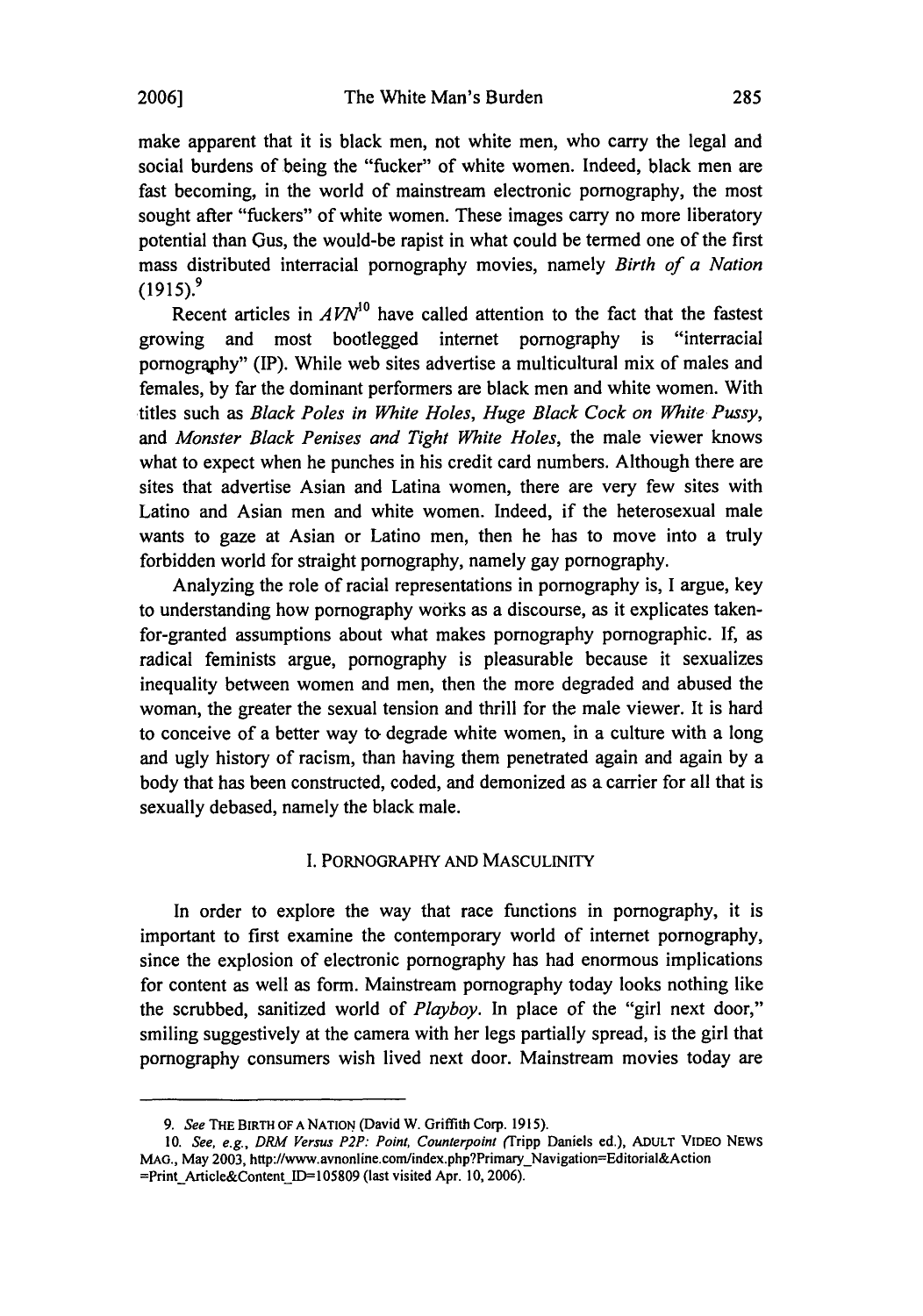populated with what the male performers call "cum buckets," "sluts," and "cunts" who love pounding anal, oral, and vaginal sex, who enjoy being smeared with semen and see their lives' goals as breaking the record for the greatest number of "gang bangs" within a twenty four-hour period. Threaded throughout all these movies is an overt hatred for women that is evidenced in the dialogue and the fascination with body-punishing sex, such as frequent references to how much the woman can take before she breaks. Paul Little, AKA Max Hardcore, became famous (and rich) for his particular style of pornography that specializes in extremely violent and degrading sex. On his web site, he boasts, "Max wastes no time, gagging girls on his cock and pissing down their throats before he even learns their email addresses."<sup>11</sup>

This type of violent pornography popularized by Max Hardcore helped to define the contours of present-day gonzo pornography.<sup>12</sup> By far the biggest moneymaker for the industry, this type of pornography makes no attempt at a story line, but is just scene after scene of violent penetration, in which the woman's body is literally stretched to its limit. One of the newer marketing ploys in gonzo is called ATM (ass to mouth), where the male performer anally penetrates a woman and then sticks his penis into her mouth, often joking about her having to eat shit. In this pornography the code of debasement is most stark. There is no apparent increase in male sexual pleasure by moving directly from the anus to the mouth, outside of the humiliation that the woman must endure. To argue that the pleasure of heterosexual pornography for men is not somehow wrapped up in the degradation of women is to ignore the multiple verbal and image-based cues that form the codes and conventions of mainstream pornography.<sup>13</sup> Moreover, failure to see pornography as a text about the elevation of men and the degradation of women also misses the role that pornography plays in the production of masculinity as both a category of material existence, and an identity that is contested, negotiated, and in need of constant reproduction.<sup>14</sup>

It is now a given in much of academic feminism that masculinity and femininity are social constructs that work together to produce a gender system that is fused with inequality, hierarchy and violence.<sup>15</sup> Until recently, much of the analysis of masculinity sought to explain how hegemonic masculinity is defined in opposition to femininity, where hegemonic masculinity is

*<sup>11.</sup> See* Who the Hell is Max Hardcore?, http://www.maxhardcore.con/whoismax/index.htm (last visited Apr. 7, 2006).

<sup>12.</sup> For a discussion of Max Hardcore's role in making pornography sexually violent, see Max Hardcore Porn Star, http://max-hardcore.excaliburfilms.comIAVN/Max-Hardcore-Biography.htm (last visited Apr. 16, 2006).

<sup>13.</sup> For a fuller discussion on the ways that the pornographic text constructs women as the degraded "other," see Robert Jensen, *Cruel to be Hard: Men and Pornography,* SEXUAL ASSAULT REPORT 33 (2004), *available at* http://uts.cc.utexas.edu/%7Erjensen/freelance/pornography&cruelty.htm.

<sup>14.</sup> For an analysis of how pornography is implicated in the construction of hegemonic masculinity, see JomN **STOLTENBERG, REFUSING** TO BE **A** MAN (1989).

*<sup>15.</sup> See, e.g.,* R. W. CONNELL, MASCULINITIES (1995); HAZEL CARBY, RACE **MEN** (1998).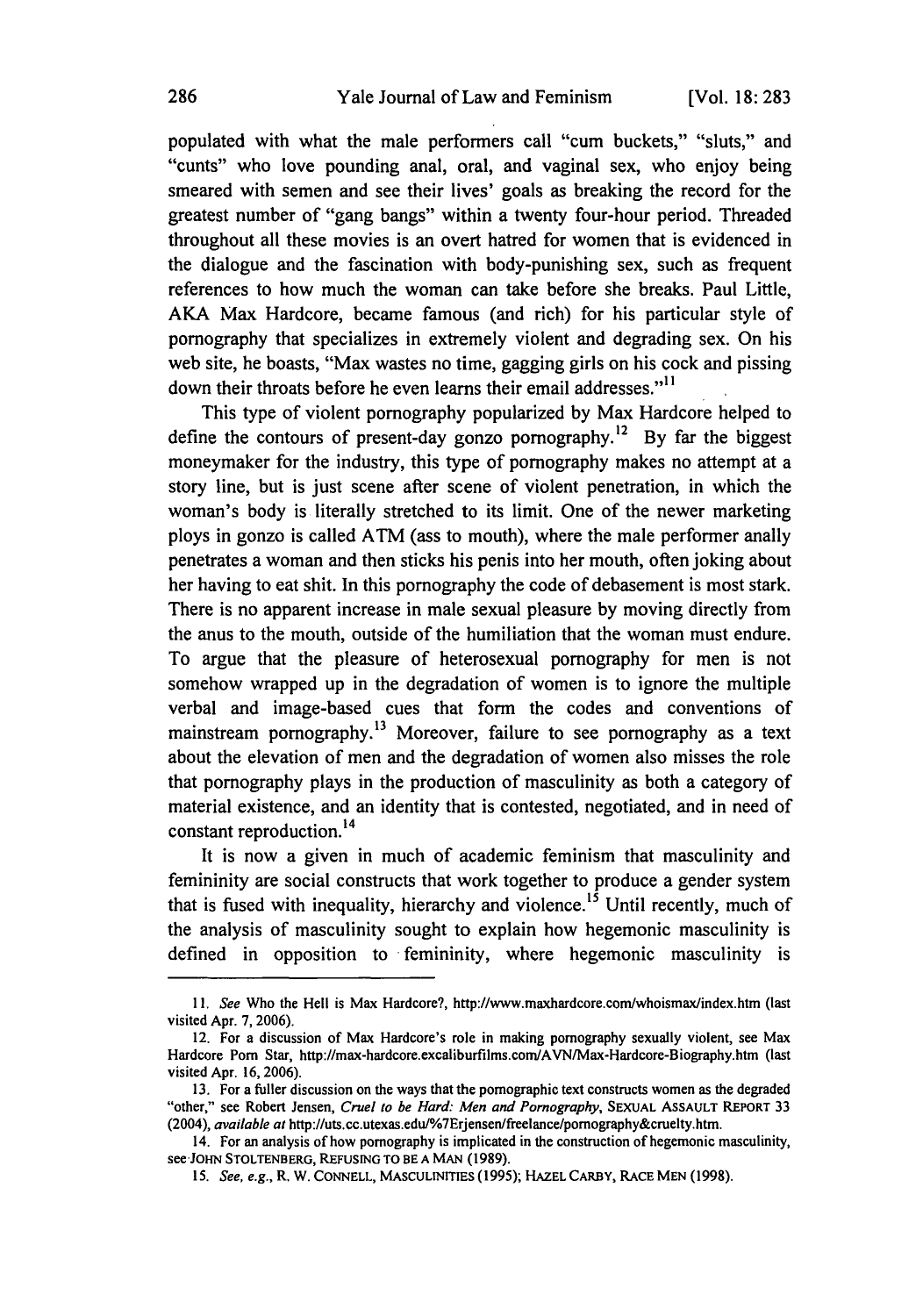The White Man's Burden

unproblematically coded as white. However, as many black scholars have argued, $16$  white hegemonic masculinity is always in negotiation with black masculinity as the two exist in what James Snead calls "a larger scheme of semiotic valuation,"<sup>17</sup> in that the elevation and mythification of white masculinity relies on the debasement of black men as sexual savages, Uncle Toms, and half-wits such as Stepin Fetchit. Patricia Hill Collins goes further by arguing that black masculinity is so debased by white culture that it becomes a fluid category whereby any man of color can become marked as black should he in any way fail to conform to the strict disciplinary practices of white masculinity. **<sup>18</sup>**

However, what constitutes hegemonic white masculinity is itself a moving target that depends on the socioeconomic dynamics of a given time and place. In the United States, and indeed most of the Western world, there is a general consensus that a real man (read: white) works hard, puts food on the table and an SUV in the driveway, shows some interest in his children's welfare, and exhibits a somewhat restrained set of sexual practices within state-sanctioned heterosexual marriage. On virtually every level, black men are defined by white culture as failing to meet the standards of white hegemonic masculinity. They are portrayed as shiftless, they need welfare to get food for their families, they drive pimp cars (when they can afford cars), and they engage in what Cornel West mockingly refers to as "dirty, disgusting, and funky sex."<sup>19</sup> And this is the problem for white men. While they would not swap their material privileges with black men, many white men would indeed like "black" sex as it is seen in the white racist imagination, as "more intriguing and interesting." 20 It is argued in this Article that this white racist construction of black male sexuality is what drives IP and serves to heighten the sexual tension in the pornography while simultaneously making this country an increasingly hostile and dangerous place for people (especially blacks) who fall outside the markers of whiteness.

#### II. BLACK BODIES **IN** WHITE LIVING ROOMS

Academic analysis of the representation of black women and men has a long and rich history in this country. Scholars have explored images of blacks in movies, television, pornography, advertising, and music as a way to delineate the contours of the white racist imagination. While each of these genres employs specific mechanisms of representation, white-owned media has tended to bifurcate blacks into the "good" images of Uncle Tom and the

*<sup>16.</sup> See, e.g.,* DWIGHT **A. MCBRIDE, WHY I HATE** ABERCROMBIE **AND** FITCH: **ESSAYS ON** RACE **AND SEXUALITY IN** AMERICA **(2005);** MARK **ANTHONY NEAL,** NEW BLACK **MAN (2005).**

**<sup>17.</sup> JAMES SNEAD,** WHITE SCREENS/BLACK **IMAGES:** HOLLYWOOD FROM **THE** DARK **SIDE** 4 (1994).

**<sup>18.</sup>** PATRICIA HILL COLLINS, BLACK **SEXUAL POLITICS 186-87** (2004).

**<sup>19.</sup>** CORNEL WEST, RACE MATTERS 83 (1993).

**<sup>20.</sup>** *Id.*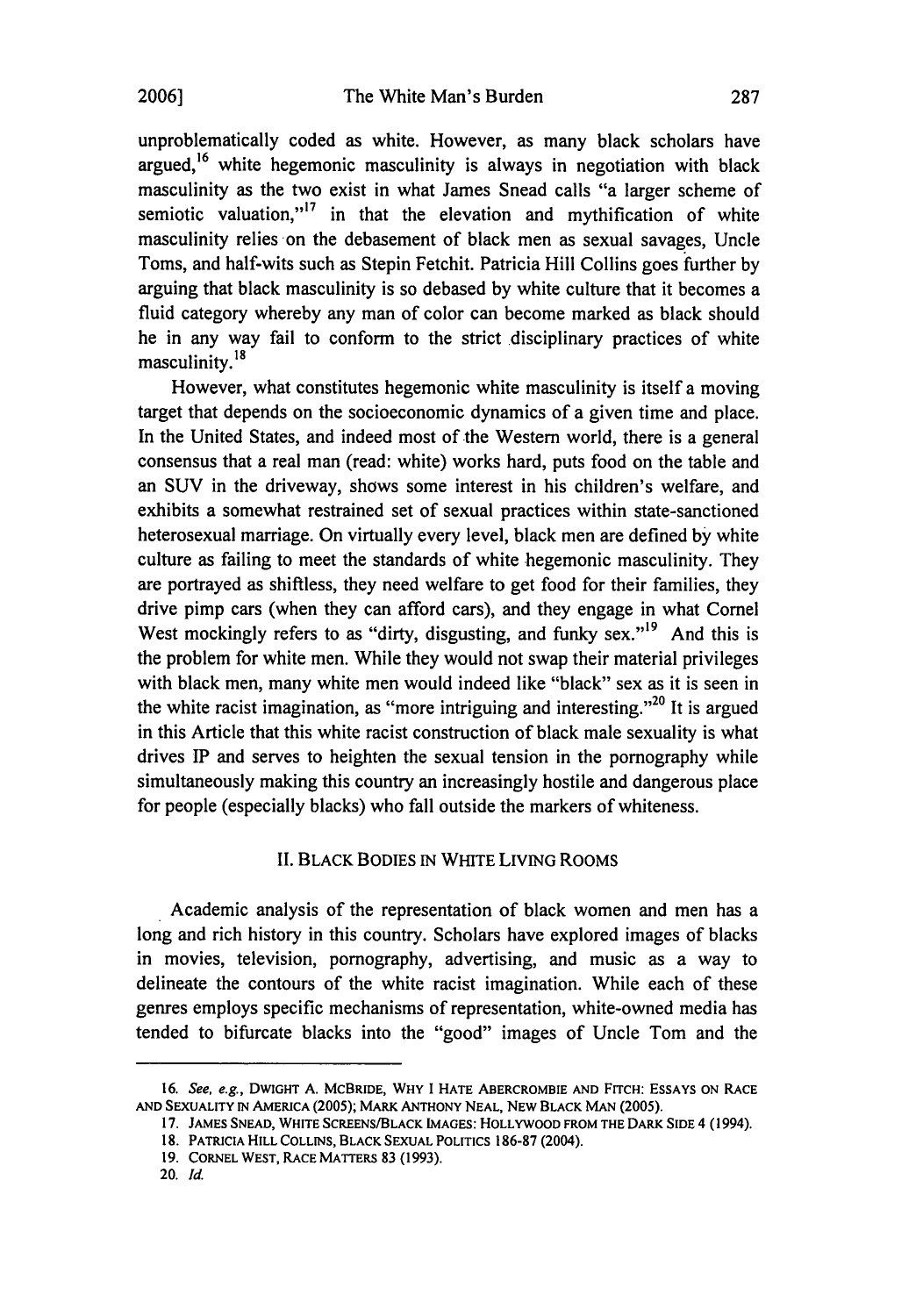Mammy, and the "bad" images of the Buck and the Jezebel, with each having links to the politics of slavery.<sup>21</sup> The role of the "good" black was to allay white fears of an uprising and to render invisible the very real commodification of humans in a country that was ostensibly founded on freedom. The "bad" black, on the other hand, served to legitimize the overt violence, lynching, and rape of blacks by positioning blacks as violent, in need of policing, and as a threat to white stability if left uncontrolled. $^{22}$ 

One theme that undergirds the dichotomous portrayal of blacks is the notion of the controlled versus the uncontrolled sexualized body. The Mammy and the Uncle Tom are both desexualized: him for his age, kindly gentle manner, and allegiance to whiteness; her for her enormous body, jet-black skin, and allegiance to whiteness. The "bad" blacks, in sharp contrast, display their deviance as rooted in uncontrollable sexual urges played out on the bodies of white men and women. Within the ideological discourse of slavery, black female slaves were seen as having an animalistic, smoldering sexuality which rendered the white slave owners helpless and thus not responsible for the rape of black women. This image stood in opposition to the construction of the white woman who, as reproducer of the heirs to property, was defined through the discourse of the cult of "true womanhood," which marked white womanhood as chaste, meek, and obedient to male power.<sup>23</sup> What threatened to disrupt the flow of property from one (white) generation to the next was, of course, the black man with his out-of-control savage desire for white women. He had to be stopped, and any manner of violence, from lynching to castration, became legitimized as a normalized practice for the social control of black men. Reality played no role in this process, as the rape and slaughter of blacks were recoded into a discourse about racial purity and the defense of white womanhood.

Although today we have more images for blacks than Gus and Aunt Jemima, there is still a racial coding suggesting that blacks have bodies, but not minds.<sup>24</sup> The images of blacks that circulate in white media have rearticulated the slave ideology to fit in with the contemporary obsession with having the perfect body. Black men, whether athletes or hip-hop artists, are admired for their cool, muscular, hard bodies when they are located within the safe, contained space of a mediated image on a screen. However, as Collins points out, should these same men be seen wandering around white suburbs, their coolness soon gives way to mass white fear and calls for increased police

<sup>21.</sup> For a historical analysis of the images of black masculinity, see Wiegman, *supra* note 2, at 173- 93. For a historical analysis of the images of black femininity, see COLLINS, *supra* note 18.

**<sup>22.</sup>** ED GUERRERO, FRAMING **BLACKNESS:** THE AFRICAN **AMERICAN IMAGE IN** FILM **9-16 (1993).**

**<sup>23.</sup>** HAZEL CARBY, **RECONSTRUCTING** WOMANHOOD: THE EMERGENCE OF THE AFRO-AMERCAN WOMAN **NOVELIST 23-26** (1987).

<sup>24.</sup> In his discussion of the black male body, Kobena Mercer examines the ways in which the racist construction of the black man as all body and no mind has informed Western photography. **KOBENA** MERCER, WELCOME TO THE **JUNGLE: NEW POSITIONS** IN BLACK **CULTURAL** STUDIES 131-38 (1994).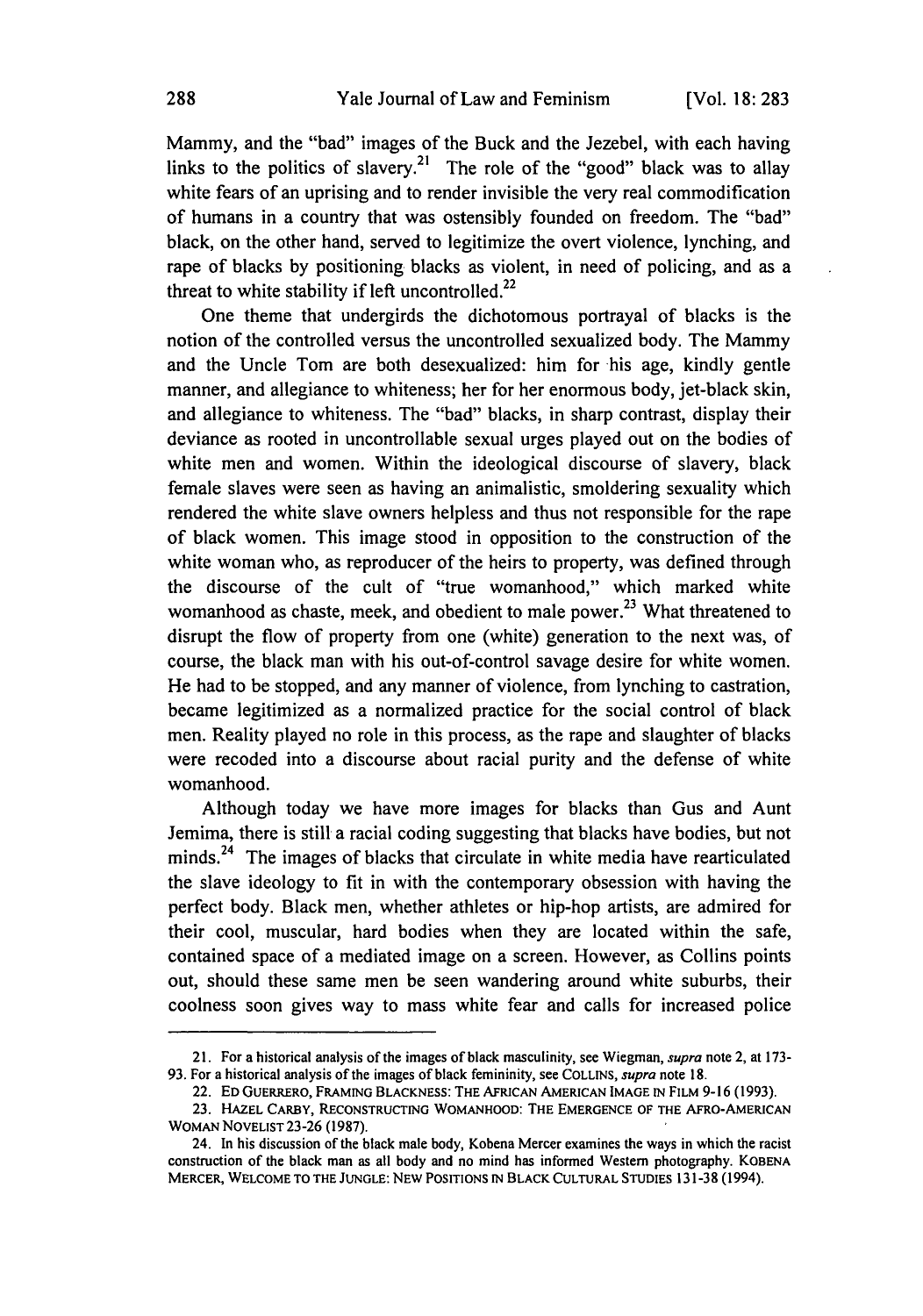presence.  $^{25}$  Black women, unless they look like Halle Berry or play prostitutes on shows such as *Law & Order,* are largely contained within sitcoms that target young black viewers. The new crop of young actresses that grace the pages of *People* Magazine, *US Weekly, and Cosmopolitan* is blinding in its whiteness, and blondeness (for example, Jessica Simpson, Hilary Duff, Britney Spears, Scarlett Johansson, Paris Hilton, and Charlize Theron).

The one genre of media that deals clearly and unapologetically with bodies is pornography. The promise of this genre to its audiences is that, indeed, these bodies will be out-of-control. They will erupt, writhe, contort, and orgasm before the movie ends, and in pornography not defined as interracial, these bodies will be white. In a society that has historically controlled white bodies, it is quite remarkable that such a genre ever existed without foregrounding black bodies. However, as I have argued elsewhere,<sup>26</sup> the mainstream pornography industry has, until recently, largely ignored black bodies unless it was to demonize them as pimps, prostitutes, rapists, or gorillas.

Today, the pornography industry enjoys a level of mainstreaming that is unprecedented, with many of the major distributors having economic ties to the largest global media corporations.<sup>27</sup> This increase in the production and consumption of pornography has caught even the pornographers off guard, with many articles in *A VN* discussing how the industry is like a runaway train with no one knowing how long the profits will keep rising. What is clear, however, is that they need to keep producing movies that offer varied types of "excitement." since there are limits to how many ways you can show a white man penetrating a white woman. The ATM subgenre mentioned above is one new variation on a theme, as is the use of bizarre "sex toys" such as speculums and the so-called reality pornography which "captures" unknowing couples having sex that looks like the "regular" sex in pornography.

According to *A VN,* IP is emerging as the biggest single growing category with nearly one in four new films fitting into this sub-genre.<sup>28</sup> A recent article quotes a producer who says "[r]ight now interracial gonzo is probably the strongest genre.... The demand for interracial far outweighs all the other formats of gonzo."<sup>29</sup> While there are both black and white pornography producers and directors, the audience for IP is overwhelmingly white, according to the on-going studies conducted by Dr. Robert Jensen.<sup>30</sup> The

**<sup>25.</sup> COLLINS,** *supra* note **18, at 153.**

**<sup>26.</sup>** *See* Gail Dines, *King Kong and the White Woman: Hustler Magazine and the Demonization of Black Masculinity,* 4 J. **VIOLENCE AGAINST** WoMEN 291, 291 (1998).

**<sup>27.</sup>** *See* Gail Dines, *From Fantasy to* Reality: *Unmasking the Pornography Industry, in* SISTERHOOD IS **FOREVER** 306 (Robin Morgan ed., 2003).

<sup>28.</sup> *Ethnic Diversity in Adult: Can't We All Just Fuck Along?,* **ADULT** VIDEO NEWS **MAG.,** May 2003, http://www.adultvideonews.com/cover/cover0905\_0l.html (last visited Apr. 18, 2006).

<sup>29.</sup> *Id.*

<sup>30.</sup> Telephone Interview with Dr. Robert Jensen, Professor of Journalism, University of Texas at Austin (Apr. 3, 2006).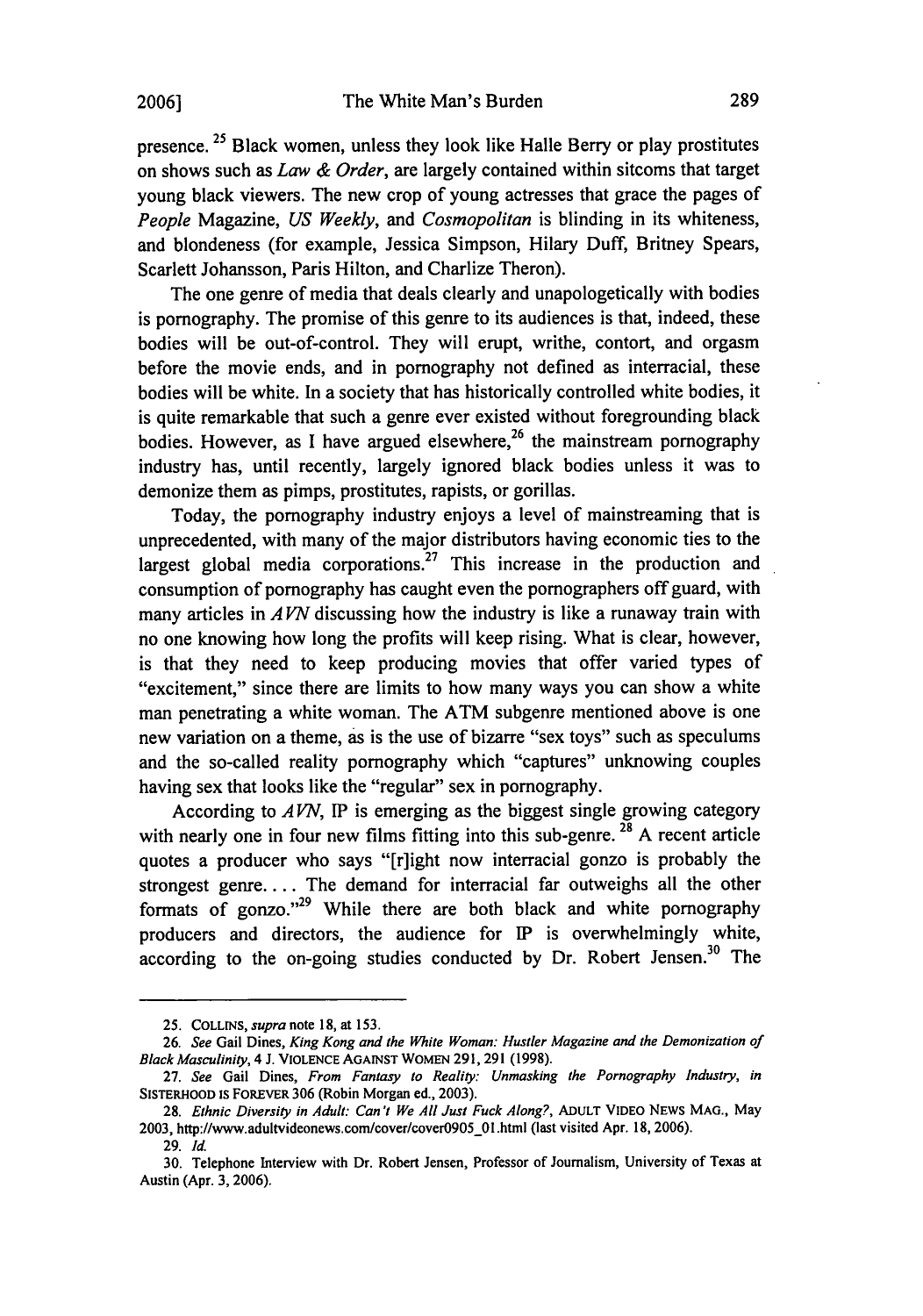obvious question here is: why do white men want to gaze at, and masturbate to, black penises penetrating white women's vaginas, mouths, and anuses, given the historical coding of the black penis as defiler of white womanhood and emasculator of white masculinity?

## III. INTERRACIAL PORNOGRAPHY: LOOKING FOR THE PRIMITIVE (BLACK) MALE

The most startling fact that jumps out at anyone who surfs these sites is the absence of men of color who are not black. A more precise term for interracial would be black men and white women, but in a society where the color line is defined by the binary black/white categorization, such precision would be redundant. This binary system has engaged many theorists who seek to interrogate how race has been constructed in American history against the backdrop of slavery. One insightful analysis is offered by James Snead, who writes, following W.E.B. Du Bois, that the "Negro" is "the metaphor... the major figure in which these power relationships of master/slave, civilized/primitive, enlightened/backward, good/evil, have been embodied in the American subconscious."<sup>31</sup> This does not mean that other races don't exist in America, but that blacks are the "idealized" other, and different racial groups float between the two poles of the color line, depending on their economic, social, and cultural status.<sup>32</sup> And since pornography is not a genre known for its subtlety, when it deals with race, it deals with the clear, uncomplicated racial categories that define American society, ideologically if not materially.

Since the race of the performers is the key to marketing IP, it is not surprising that the black male tends to be very dark-skinned and the white woman very blonde. While skin color can vary among blacks, blonde hair is a clear signifier of white womanhood. Although much has been written about the racial politics of black women's hair, $33$  one of the most telling incidents in American movies is the makeover that was done of Fay Wray, who played Ann in the original *King Kong.34* A natural brunette, the producers decided that since she was starring opposite "the tallest, darkest leading man in Hollywood,"<sup>35</sup> she should wear a blonde wig,<sup>36</sup> thus emphasizing her whiteness against his blackness.

<sup>31.</sup> **SNEAD,** *supra* note **17,** at 2.

<sup>32.</sup> The study of how different racial and ethnic groups became "white" illustrates the fluid nature of "race" and identity in this country. For a particularly insightful analysis, see NOEL IGNATIEV, How **THE** IRISH BECAME WHITE (1995).

<sup>33.</sup> *See, e.g.,* INGRID BANKS, HAIR MATTERS: BEAUTY, POWER AND BLACK WOMEN'S CONSCIOUSNESS (2000).

<sup>34.</sup> KING KONG (RKO Radio Pictures 1933).

<sup>35.</sup> This is how the producer/director of *King Kong,* Merian Cooper, described *King Kong* to Fay Wray. SNEAD, *supra* note 17, at 20.

<sup>36.</sup> Biography for Fay Wray, http://www.imdb.com/name/nm0942039/bio (last visited Mar. 20, 2006).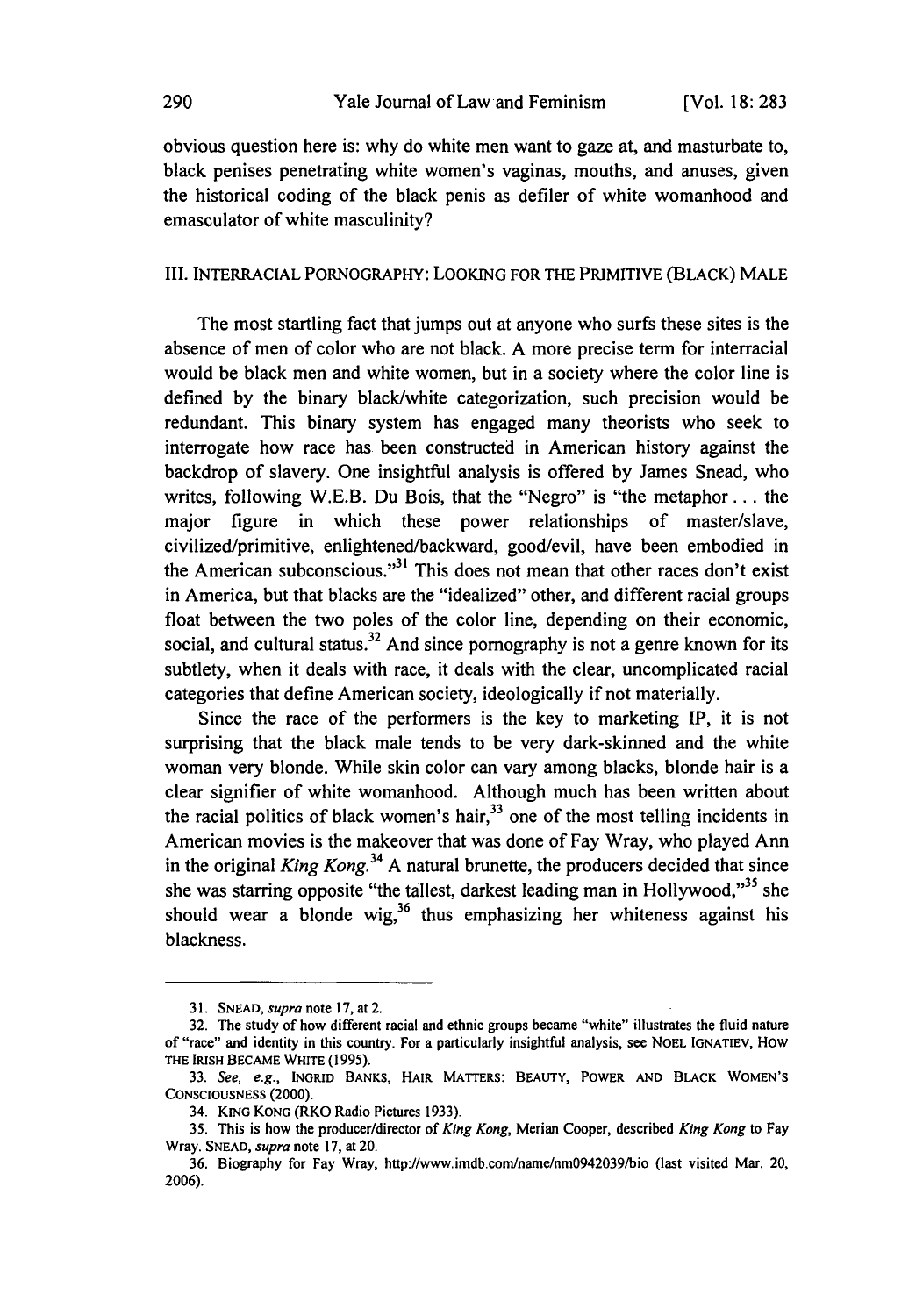One of the most popular series of IP movies is called *Blacks on Blondes,* which features blonde women with multiple black men. As in most IP, the blonde performer is "applauded" for being able to take a black penis in her white mouth, vagina, and anus. In one particular movie with "Liv Wylder" we see an example of a theme running through IP, namely the emasculation of the white man by the big black penis. The text on the site reads:

Bring out the cuckold mask again! Time for another white couple to live out their naughtiest fantasy, and thanks to Blacks On Blondes for making it happen! Liv and Hubby have been married for a few years, and she wears her ring proudly. But lately the spark has left the bedroom, if you know what I mean. A few e-mails later, and we've got Hubby in a cage while Boz and Mandingo work Liv over. And when I say they work her over, we mean it. She takes so much black dick it amazed even us. The best part of this whole deal was the end: after Liv has about a gallon of cum all over her face and clothes, and grabs a plastic bowl - for Hubby to beat off in. He does, and his wad was weak, and Liv lets him know that.<sup>37</sup>

The white man's body is literally and metaphorically contained in this movie by both his whiteness and the physical cage in which he is locked during the sex scenes. References to his poor performance in bed ("the spark has left the bedroom") and his ineffectual semen ("his wad was weak") stand in sharp contrast to the size of the black men's penises, the skill of their sexual performance ("they work her over, we mean it") and the amount of semen they produce ("a gallon of cum"). And to illustrate where the white woman's allegiance lies, the last line lets us know that Liv is only too happy to ridicule the husband in front of the black men. Indeed, in many such movies, regular reference is made to the white woman's distaste for white penises after she has sampled a "real man's" penis. It is thus apparent why one popular series of IP films is called *Once You Go Black... You Never Go Back.38*

In heterosexual non-interracial pornography, it is the woman's body that is scrutinized, talked about, focused on, and visually interrogated. In IP it is the black penis that becomes the star of the show. Indeed, on one site where users post their reviews of movies, there is a debate going on about the apparent authenticity of the black penis in the movie, *White Meat on Black Street.39* Some of the viewers are clearly disturbed by what they see as the fake quality of the penis, while others express a desire to have such a penis. While the race of the users are not clear from their names (most use "anonymous"), the tone of

**<sup>37.</sup>** BlacksonBlondes.com, http://blacksonblondes.com/main.php?pg-6 (last visited Mar. 20, 2006).

<sup>38.</sup> For a description of the content of these movies, see searchextreme.com, Once You Go Black... You Never Go Back, http://www.searchextreme.com/series/Once\_You\_Go\_Black...\_ You Never Go Back/97899206841 (last visited Mar. 20, 2006).

<sup>39.</sup> See Sir Rodney's Guide to Online Erotica, http://www.sirrodney.com/singlereview/ White+Meat+On+Black+Street#readerreviews (last visited Apr. **3,** 2006).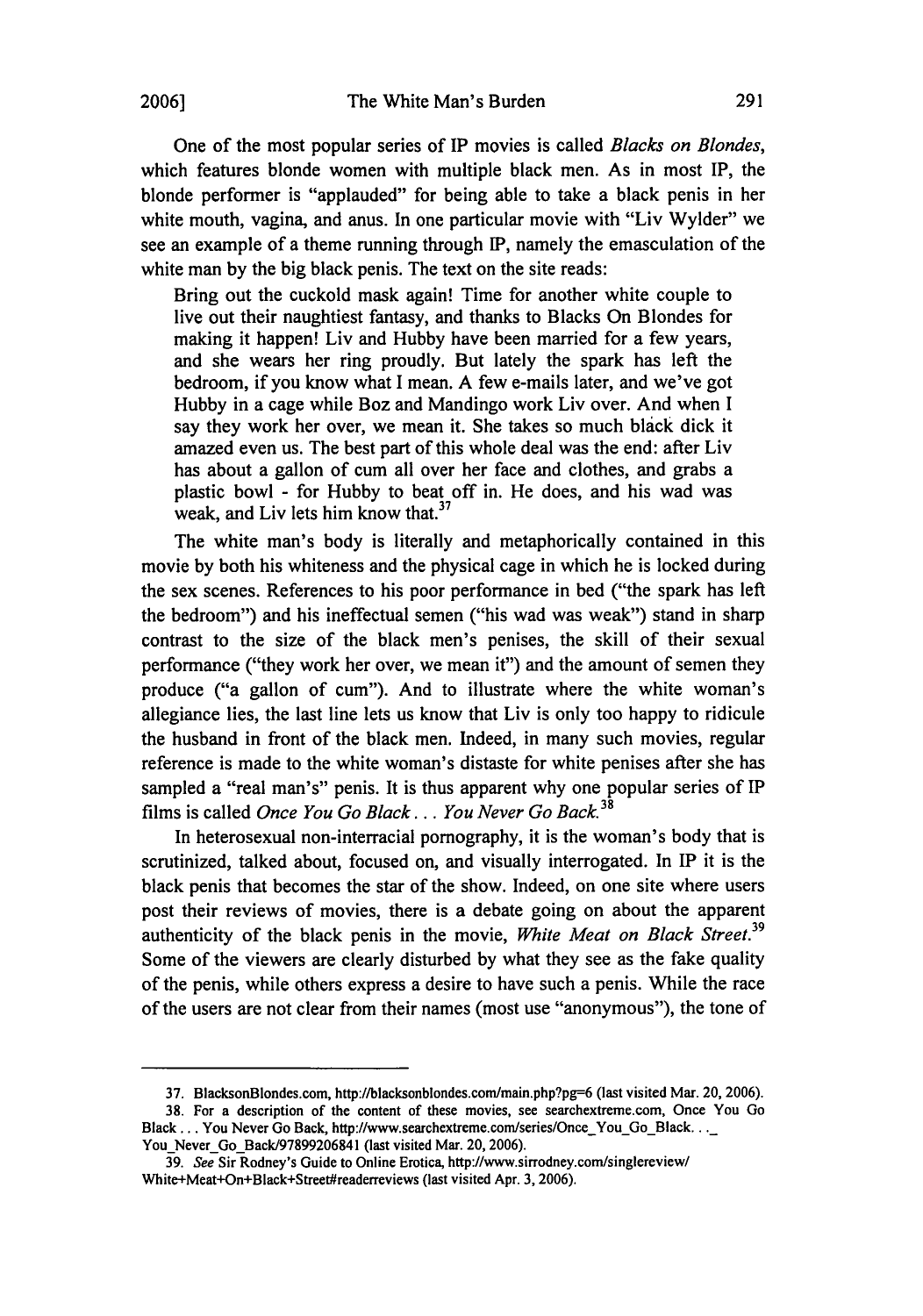the posts suggest white male readers. One particularly observant viewer, "ramjet" wrote on February 9, 2006:

If you want the best available proof of the fake penis being used, check out the 5th MPEG video in respect of Ruby at the 1:30 mark. The dick is a different color to its "owner" and, more importantly, YOU CAN SEE WHERE IT ENDS AND HIS REAL COCK FITS IN TO IT. The fake has fully come away from his body and a his real balls have fallen out underneath. Case closed.<sup>40</sup>

This "heterosexual" viewer seems more entranced by the black penis than by the white woman's body: his sense of betrayal at having paid to see a real black penis, and instead getting what he sees as a fake one, is palpable. Ramjet's sense of betrayal makes sense only within the context of the goods offered to the consumer of IP. Throughout the websites, advertising texts, and movies, adjectives such as "huge," "enormous," "monstrous," "gigantic," and "unbelievable" appear with mind-numbing monotony. The camera lingers on the black penis; the female body is interesting only in terms of how much penis she can tolerate. This contrasts with an on-going theme in white-on-white pornography where questions are asked regarding the ability of the white man's penis to satisfy the insatiable woman. Such a question would of course make no sense in IP and speaks to the taken-for-granted racist assumption about black men's sexual prowess/savagery, which is the underlying theme in these movies.

In addition to the text which foregrounds the black penis, there are secondary themes that suggest that it is not just any black man who can perform. The black men are often described as thugs, pimps, hustlers, Hip-Hoppers, mofos, and bros who live in the "hood" and drive "pimp-mobiles." The class markers here make apparent that it is working class black men who are sexual savages, and the most esteemed is the "black pimp," who keeps his girls in line and has taught them all they need to know about being a "ho." Pimp themed movies abound in IP, where the black pimp is defined as the "king of the hood" who uses the particular skill that black men "innately" have of combining sex and violence to turn black "bitches" into "hos." Sites such as *Pimp my Black Teen<sup>41</sup>* and *She got Pimped<sup>42</sup> focus on the supposedly* unattractive nature of black women and the skill of their pimp to transform them into acceptable looking prostitutes. The *Pimp my Black Teen* site boasts "We find ordinary looking black teens from the ghetto and pimp them out extreme-makeover style!" $43$  This site, like many others, has pictures of so-

<sup>40.</sup> Sir Rodney's Guide to Online Erotica, http://www.sirrodney.com/singlereview/ White+Meat+On+Black+street#readerreviews (last visited Apr. 3, 2006).

<sup>41.</sup> Pimp My Black Teen, http://www.pimpmyblackteen.com/ (click on "Agree/Enter" hyperlink) (last visited Mar. 20, 2006).

<sup>42.</sup> She Got Pimped, http://www.shegotpimped.com/ (click on "Agree/Enter" hyperlink) (last visited Mar. 20, 2006).

<sup>43.</sup> Pimp My Black Teen, http://www.pimpmyblackteen.com/index.phtml?wm-login =warned&warned=y (last visited Apr. 7, 2006).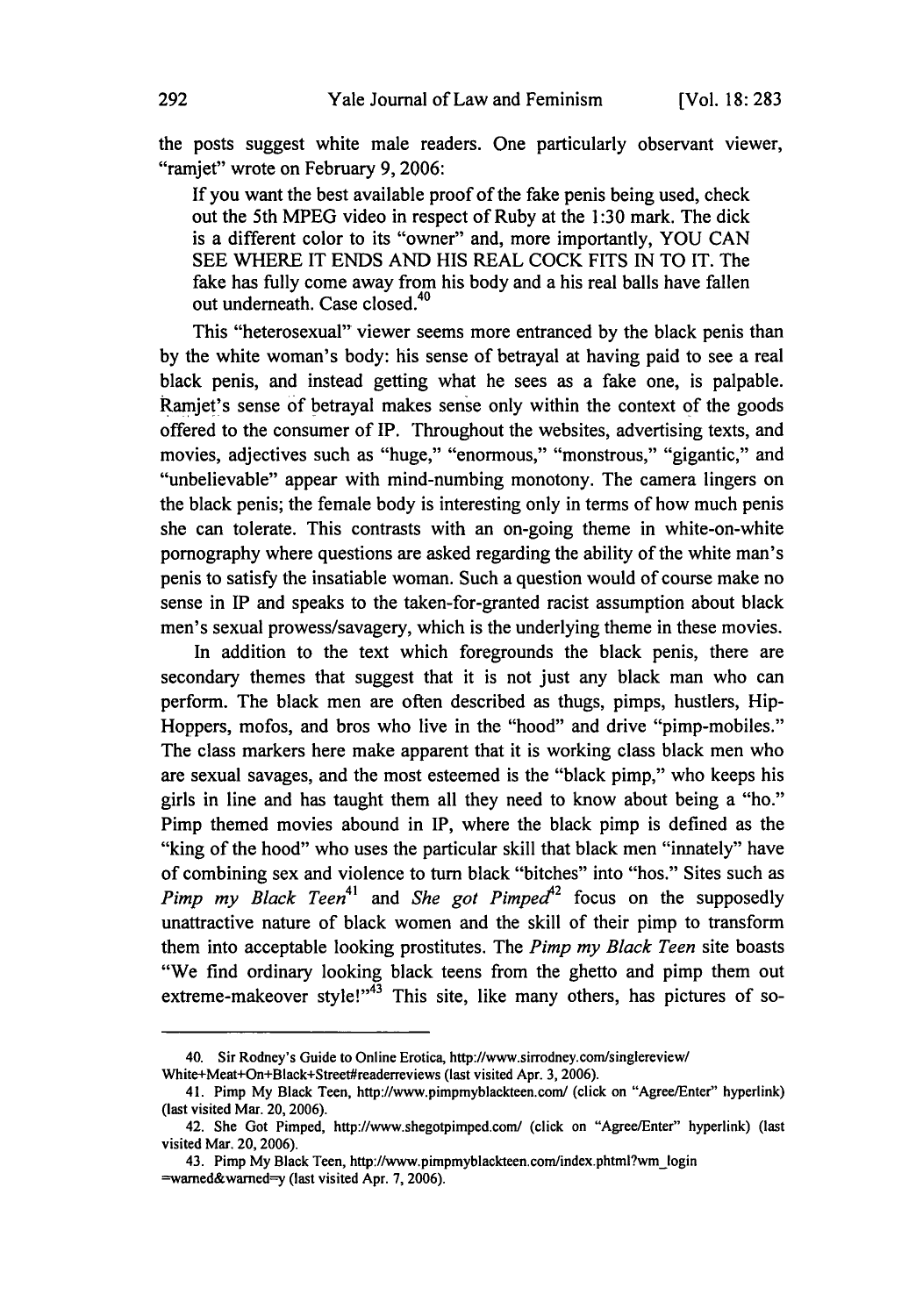called "before and after makeovers" in which a teenage black woman is shown in sweat pants and jeans for the "before," and sexy, revealing underwear for the "after." An example of the text underneath the pictures is "Denna was just to hot to be all ghetto'd out, so she was our next project. She wasn't that bad to begin with, but once we done her all up, she was super fine. She got all worked up when our man went down and got her pussy drenched  $\dots$ ...  $\frac{1}{100}$  Above the text are pictures of "Denna" giving oral sex to a black male.

These sites that show the "conversion" of "hood rats" to presentable "hos" trade on many long-held racist beliefs regarding black women. Although coded as less attractive than a white woman, a black woman has historically been represented in popular culture as having an overt and illicit sexuality that makes her an "ideal" whore.<sup>45</sup> Moreover, her manner is equally unattractive; whereas the white woman supposedly knows her place in the patriarchy, the black woman has been depicted as loud-mouthed, overbearing, and masculine in her demeanor, and thus an emasculator of black men.<sup>46</sup> Indeed, the racist belief is that if the black man is to have any hope of maintaining his masculinity in the face of this onslaught, then he must put his woman in her rightful place, which is, according to *Pimp My Black Teen,* underneath black men.

Should the black man rise above the "hood" and enter the middle class, however, he would then cease to be an "authentic" black man and would thus be rendered invisible in IP. The middle class black man is missing from these movies because his class mobility and his allegiance to a more "educated" form of masculinity render him white. In her analysis of images of black working class and middle class men in the media, Patricia Hill Collins makes a similar argument when she suggests that "[l]ess emphasis is placed on Black men's bodies within representations of middle-class Black men than characterizes representations of working-class Black men."<sup>47</sup> It would seem that any movement away from the "hood" and towards whiteness, however tenuous, contaminates black masculinity with whiteness and weakens the primitive maleness defined as "inherent" in all blacks. Interestingly, the black pimp, no matter how wealthy or respectable he becomes, is seen **by** the pornography industry as always holding onto his black masculinity. Ice-T, the pimp-turnedrapper-turned-actor, has certainly come a long way from his days as a pimp, but for all his "respectability" as a detective (who fights sex crimes) on the hugely successful *Law & Order SVU* series, he still carries weight as an authentic black man when he narrates the recent hard-core movie called *Ice-T's Pimpin'*

*<sup>44.</sup> Id.*

<sup>45.</sup> *See* CARBY, *supra* note **23,** at 30-34.

<sup>46.</sup> For a discussion of the ways in which black women have been masculinized in white pop culture, see COLLINS, *supra* note 18.

<sup>47.</sup> *Id.* at 169.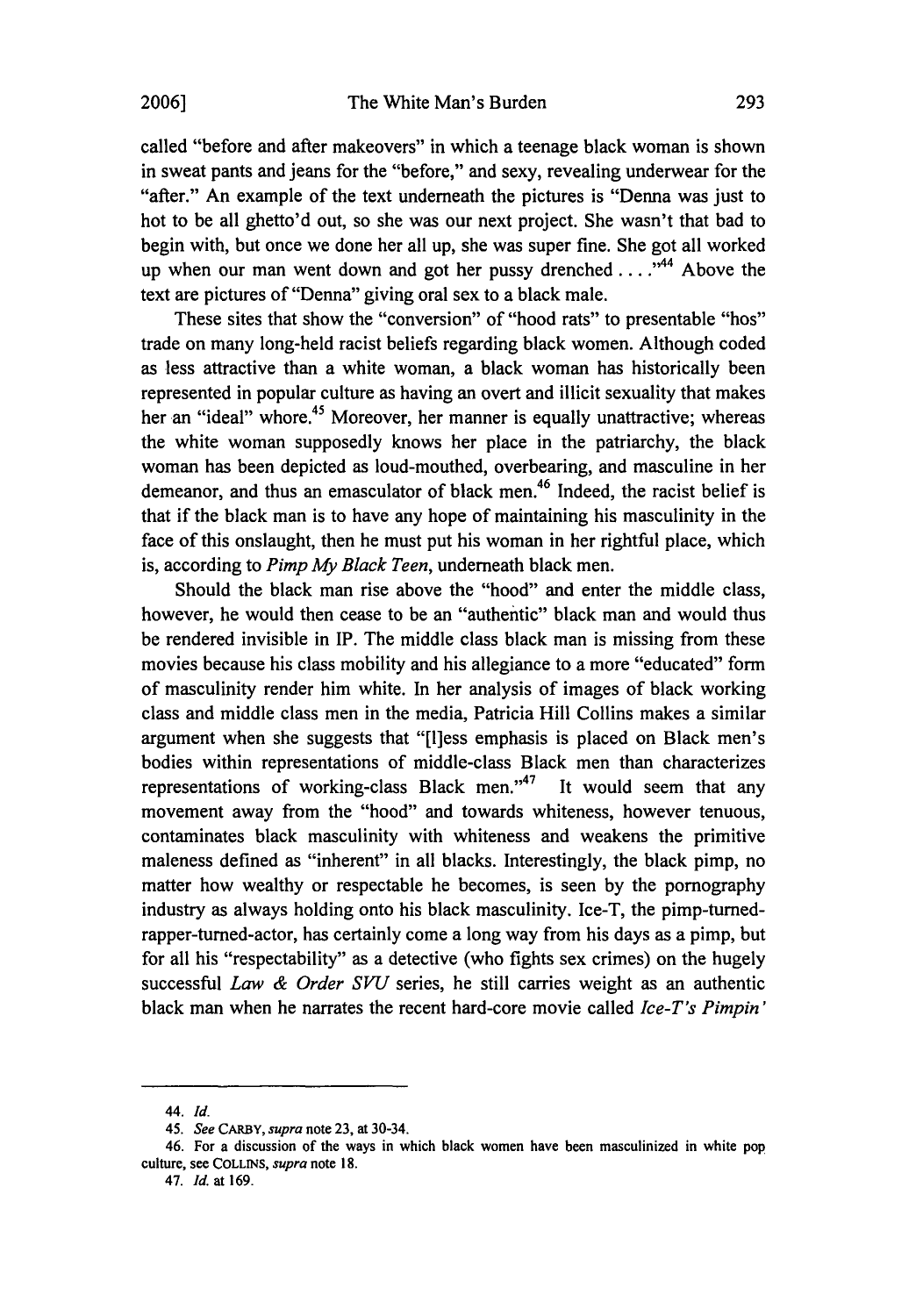*101,* which *AVN* celebrates as an exciting addition to the pimp porn-movie <sup>48</sup> genre.

The pimp, thug/hustler black man of the "hood" with the out-of-control body is not only a favorite of white straight men, but also seems to be a popular object of desire for gay white men. Titles such as *Blacks on White Boys, Ebony Dicks in White Ass Holes, and* Black *Bros* and White *Twinks* make clear who does what to whom in interracial gay porn. The "hood" once again figures largely on the websites where users are encouraged to become site members by clicking the mouse, which will let them "Join Our MemberHood."<sup>49</sup> It seems that white gay men can buy their way into the hood for a short, and contained, time.

In his analysis of the visual and verbal clues that inform the fetishized and commodified black males in IP gay porn, Dwight A. McBride suggests that such images "presume a viewer who is other to the experience of the man represented in the films."<sup>50</sup> Moreover, the racial ideologies that make these images intelligible and pleasurable are the very ideologies that underscore mainstream white racism. As McBride argues:

[H]ere in the form of typical images of black men in the mediated context of black gay porn, the viewer can enjoy fantasies about his sexual relationship to blackness without having to account for the possibly troublesome dimensions of the brand of thinking about race that he must necessarily bring to these images for them to work their magic, so to speak.<sup>51</sup>

These "troublesome dimensions" are what need to be explained, not only for gay IP but also straight IP, and indeed for many of the images that have circulated and continue to circulate in white-owned and white-consumed media. IP does not exist in a world of its own, but rather draws from, and contributes to, the hegemonic ideologies of race in America that have justified, legitimized, and condoned deeply-rooted systems of racial oppression. However, the way that IP articulates and rearticulates these ideologies is linked to the particular form of pleasure that it offers its readers, namely (white) masculinized sexual pleasure.

#### IV. INTERRACIAL PORNOGRAPHY AS THE NEW MINSTREL SHOW

The pleasure that white audiences receive from consuming images of blacks is complex and rooted in the politics of whiteness as an identity that

<sup>48.</sup> Dan Miller, *IVN To Release Fatt Entertainment's Ice-T's Pimpin' 101,* **ADULT** VIDEO **NEWS MAG.,** Dec. 2002, http://www.adultvideonews.com/bone/byl202\_04.html (last visited Apr. **10,** 2006).

<sup>49.</sup> Twinks from the Hood, http://www.twinksfromthehood.com/?revid=14522&pid=5 I&track (last visited Apr. 2, 2006).

<sup>50.</sup> McBRIDE, *supra* note 16, at 103.

<sup>51.</sup> *Id.*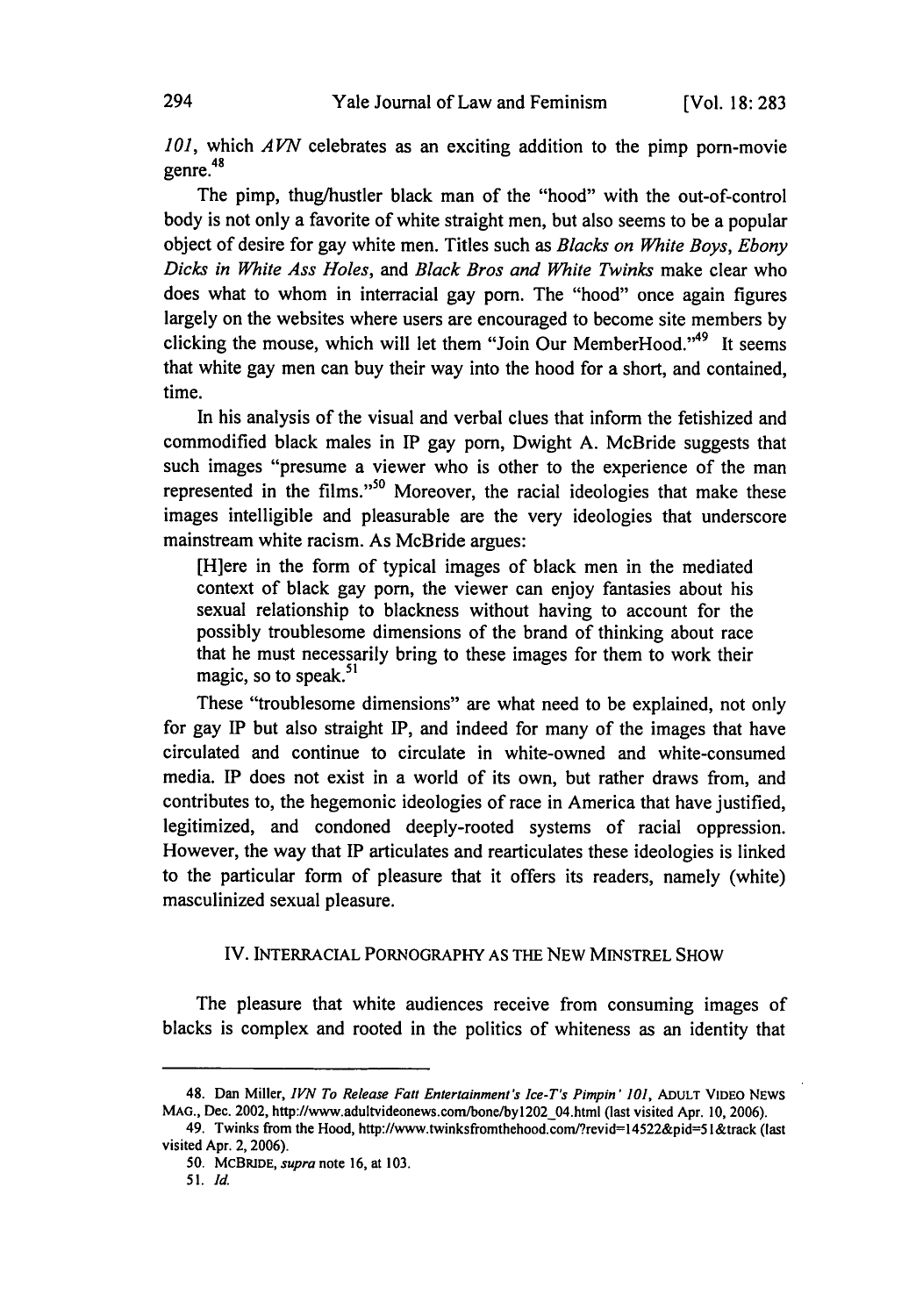affords status, privileges, and a sense of belonging to some mythical (glorified) racial group.<sup>52</sup> The above mentioned argument articulated by James Snead, that the debasement of blacks is linked to the elevation of whites, is not hard to grasp given the vicious stereotypes of blacks as savages, Coons, half-wits, Mammies, and Jezebels. Whiteness as an identity is a meaningless concept outside of the constructed notions of blackness that whites have produced and circulated in popular culture. Thus, in this wholly mythical world, to be white is to be the opposite of black: hardworking, law abiding, intellectual, rational, and sexually restrained and controlled. These are all traits that in the everyday world have very real currency, providing status to those who operate with a clear allegiance to the culture of whiteness. However, the world of pornography is actually a parallel universe where, for at least the time it takes to get aroused and ejaculate, the currency is one that is in direct contradiction to whiteness. In this world, the traits of whiteness are indeed a burden for the white man, since restraint of any type threatens to undermine the full sexual pleasure that can be achieved with a bevy of "sluts," "whores," and "cum buckets" willing to do anything you want. In this world, the mythical black man who is uncontrolled, unrestrained, animalistic, and savage will always trump the uptight, contained, and penis-challenged white guy. Why, then, do white men who do not, in the real world, take kindly to seeing themselves as demasculinized by black men, buy IP?

To look for possible answers to this conundrum, I suggest we go back in time and examine another genre that poses similar questions for historians of race, namely, the Blackface minstrel shows that swept through America in the 1830s and 1840s. Much has been written about the politics of these shows, the ways in which they encoded blackness, and the pleasures they afforded the white, mostly male audiences through displays of white actors in blackface performing "blackness" by singing and dancing.<sup>53</sup> Gerald R. Butters suggest that once given the mask of blackness, white men could "sing, dance, speak, move, and act in ways that were considered inappropriate for white men."<sup>54</sup> While there is general agreement that these shows were unapologetically racist, historians suggest that multiple and contradictory pleasures were afforded to the audiences, in that they identified both with and against the white performers in black face.

Part of the identification process was facilitated by the fact that these shows did not employ unrecognizable songs or melodies; instead, the musical

<sup>52.</sup> For a fuller discussion on how whiteness is socially constructed, see **GEORGE** LIPSITZ, THE POSSESSIVE **INVESTMENT IN WHITENESS:** How WHITE PEOPLE PROFIT FROM IDENTITY **POLITICS (1998); IGNATIEV,** *supra* note **32;** and **DAVID** R. ROEDIGER, THE **WAGES** OF **WHITENESS (1991).**

<sup>53.</sup> For a fuller discussion of the politics of black face, see **GERALD** R. BUTTERS, JR., BLACK **MANHOOD ON** THE **SILENT SCREEN** (2002); EIC LOTr, LOVE **AND** THEFT: BLACK **FACE MINSTRELSY AND** THE **AMERICAN** WORKING **CLASS (1995);** and **MICHAEL** ROGIN, **BLACKFACE,** WHITE NOISE: **JEWISH** IMMIGRANTS **IN** THE HOLLYWOOD **MELTING POT (1998);**

<sup>54.</sup> BUTTERS, *supra* note 53, at **10.**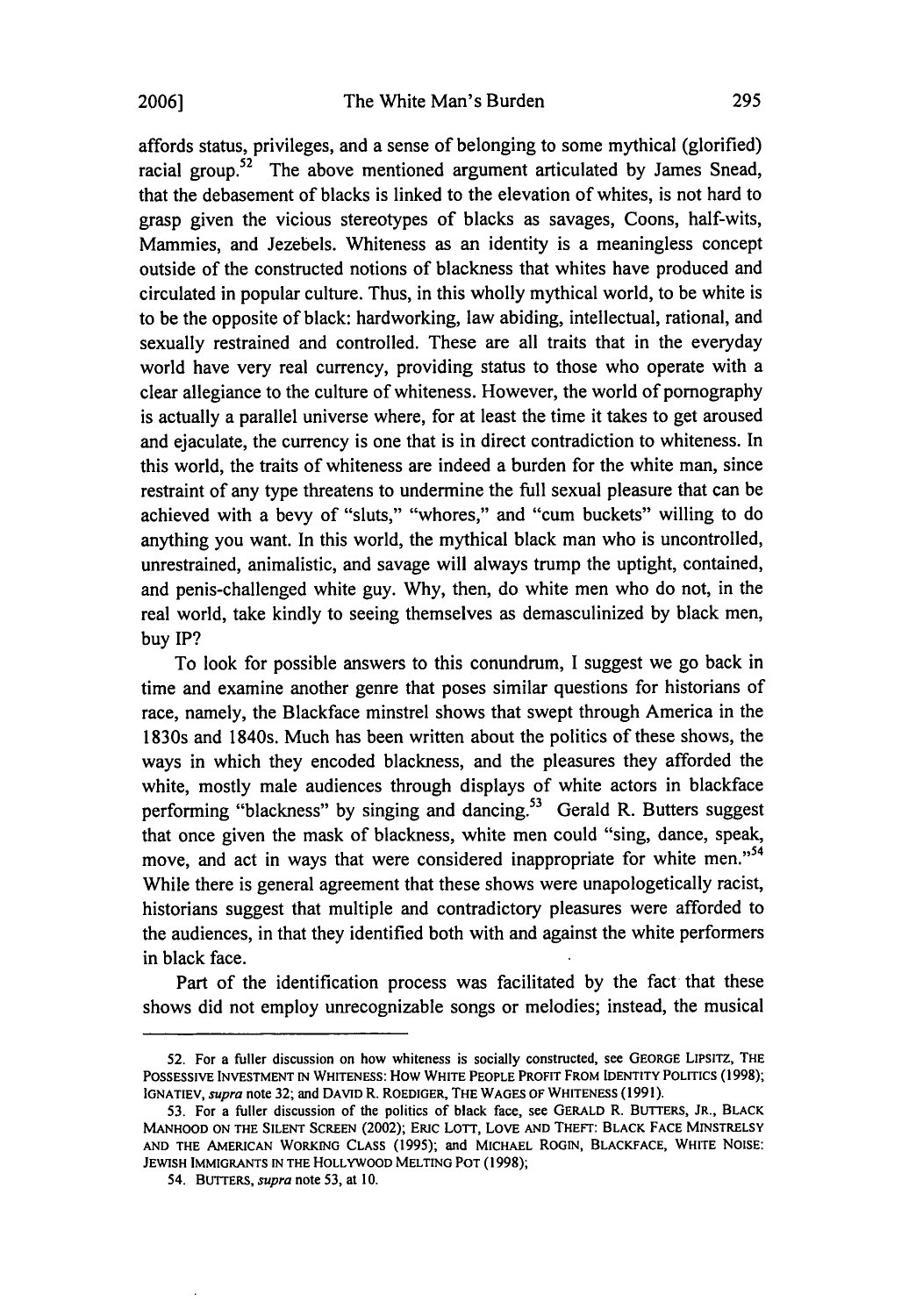style and structure borrowed heavily from European patterns. What was different, however, according to Deane Root, was in the style of the performance of the songs, which was "much cruder. It was... foreign. Out of the culture.... They were trying to exaggerate and make [something] (sic) exotic."<sup>55</sup> In IP, the "songs or melodies"<sup>56</sup> are indeed similar to white-on-white porn since the sex acts between black men and white women are the recognizable anal, vaginal, and oral penetrations. However, the style is, in a sense, exaggerated and cruder in its focus on "big black dicks" pounding away at "small white orifices" that are stretched, as the Eric Decetis cartoon mentioned above so clearly illustrates, to foreign proportions.<sup>57</sup> The aim here, however, is not so much to make the performance *exotic* as it is to make it *erotic,* since the sexual pleasure of IP is intensified by the increased sexual abuse of the woman, and the (partial) identification of the viewer with the hypersexual black male.

The fact that black men perform black pornography, rather than white men in blackface, speaks to the ways in which white ownership of media and pornography has defined and continues to define the contours of blacks playing blacks as whites see them. When black men were eventually allowed on to the stage, they had to cork their faces and behave as the whites did in black face.<sup>58</sup> The reason for this, argues Mel Watkins, is that whites assumed that the minstrel shows depicted something real and essential about blacks, because the shows "[w]ere advertised as the real thing. In fact, one group was called 'The Real Nigs' ... they were advertised as 'Come to the theatre and get a real look into what plantation life was like'... It was advertised as a peephole view of what black people were really like."<sup>59</sup> Rather than a peephole, IP porn is a peepshow for whites into what they see as the authentic black life, not on the plantation, but in the "hood" where all the conventions of white civilized society cease to exist. The "hood" in the white racist imagination is a place of pimps, hos and generally uncontrolled black bodies, and the white viewer is invited, for a fee, to slum in this world of debauchery. In the "hood," the white man can dispense with his whiteness by identifying with the black man, and thus can become as sexually skilled and as sexually out-of-control as the black man. Here he does not have to worry about being big enough to satisfy the white woman (or man), nor does he have to concern himself with fears about

**<sup>55.</sup>** Excerpts from the PBS program, American Experience, Stephen Foster, http://www.pbs.org/wgbh/amex/foster/sfeature/sf minstrelsy\_3.html (last visited Mar. 20, 2006).

<sup>56.</sup> For an analysis of how pornographic films can be likened to musicals, see **LINDA** WILLIAMS, HARD **CORE:** POWER, **PLEASURE AND** THE 'FRENZY OF **THE VISIBLE'** 130-52(1989).

<sup>57.</sup> See infra **p.** 284 and note **8.**

<sup>58.</sup> This is not to argue that blacks simply mimicked the whites in black face as there were some real attempts by black actors to provide a more humanized, authentic version of black life. However, there were very real limits to this. BUTTERS, supra note 53, at 11-12.

**<sup>59.</sup>** Excerpts from the PBS program, American Experience, Stephen Foster, http://www.pbs.org/wgbh/amex/foster/sfeature/sf minstrelsy\_5.html (last visited Mar. 20, 2006).